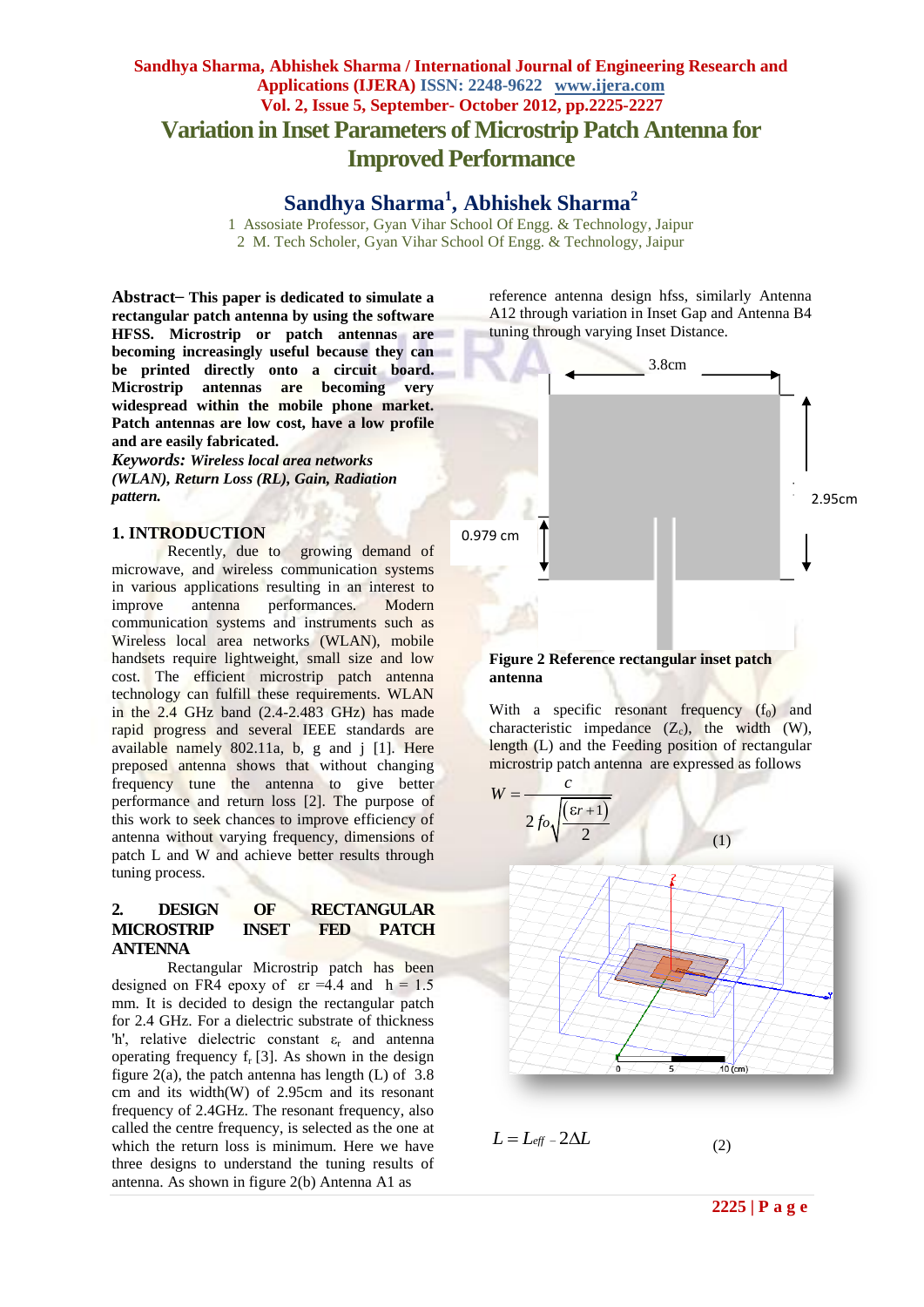### **Sandhya Sharma, Abhishek Sharma / International Journal of Engineering Research and Applications (IJERA) ISSN: 2248-9622 www.ijera.com Vol. 2, Issue 5, September- October 2012, pp.2225-2227**

Where L*eff* is effective length and ∆L is extended lengths[1][4]. Other design specification shown in table 2.1. Shaded portion shows the changes in the design to achieve impedance matched state for better performance.

### **3. RESULT AND DISCUSSION**

Here we are comparing only return loss, Input impedance and bandwidth of designs. Here Design A1 is a reference antenna as per calculation in which we have design of antenna which provide satisfactory results. Design A1 provide -15.015dB return loss but here we find input impedance is not properly matched. Change in patch length and patch width leads to change in required frequency. Here we are trying to improve input impedance through varying inset distance and inset gap of the Microstrip Inset fed Patch Antenna[5].



**Figure 3.1(a) Result of the input impedance matching of Antenna Design A1**

**Table 2.1**







 **matching of Antenna Design A12**

**impedance** 

Here we have Figure  $3.1(a)$ ,  $3.1(b)$  and  $3.1(c)$ shows the simulation result of the input impedance matching of Antenna Design A1, B4 and A12 respectively. Then we start varying the inset distance of the Microstrip Patch antenna to match impedance, we get Design B4 where we achieve input impedance matched state to provide proper input. Figure 3.2 (a),  $3.2(b)$  and  $3.2(c)$  shows the return loss  $(R_L)$  of Antenna A1, Antenna B4 and Antenna A12 respectively. Through Design B4 we have -23.43dB return loss at input impedance matched state at frequency 2.4GHz.

In next design we start varying Inset Gap of Antenna till impedance matched state which achieved on Design A12 where return loss is - 37.07dB.

| S.No           | <b>Design</b>                         | <b>Specifiation</b> |                   |                   |
|----------------|---------------------------------------|---------------------|-------------------|-------------------|
|                |                                       | $\mathbf{A}$ 1      | A12               | <b>B4</b>         |
| $\mathbf{1}$   | <b>Patch Dimension</b><br>Along x     | 3.8 cm              | $3.8 \text{ cm}$  | 3.8 cm            |
| $\overline{2}$ | <b>Patch Dimension</b><br>Along y     | 2.95<br>cm          | 2.95<br>cm        | 2.95<br>cm        |
| 3              | <b>Substrate Thickness</b>            | 1.5 <sub>mm</sub>   | 1.5 <sub>mm</sub> | 1.5 <sub>mm</sub> |
| $\overline{4}$ | Substrate<br>Dimension Along x        | $6.6 \text{ cm}$    | $6.6 \text{ cm}$  | $6.6 \text{ cm}$  |
| 5              | Substrate<br><b>Dimension Along y</b> | 9.09<br>cm          | 9.09<br>cm        | 9.09<br>cm        |
| 6              | <b>Inset Distance</b>                 | 0.979<br>cm         | 0.085<br>cm       | 0.979<br>cm       |
| 7              | <b>Inset Gap</b>                      | 0.143<br>cm         | 0.143<br>cm       | 0.06<br>cm        |
| 8              | Feed Width                            | 0.287<br>cm         | 0.287<br>cm       | 0.287<br>cm       |
| 9              | Feed Length                           | 2.854<br>cm         | 2.854<br>cm       | 2.854<br>cm       |